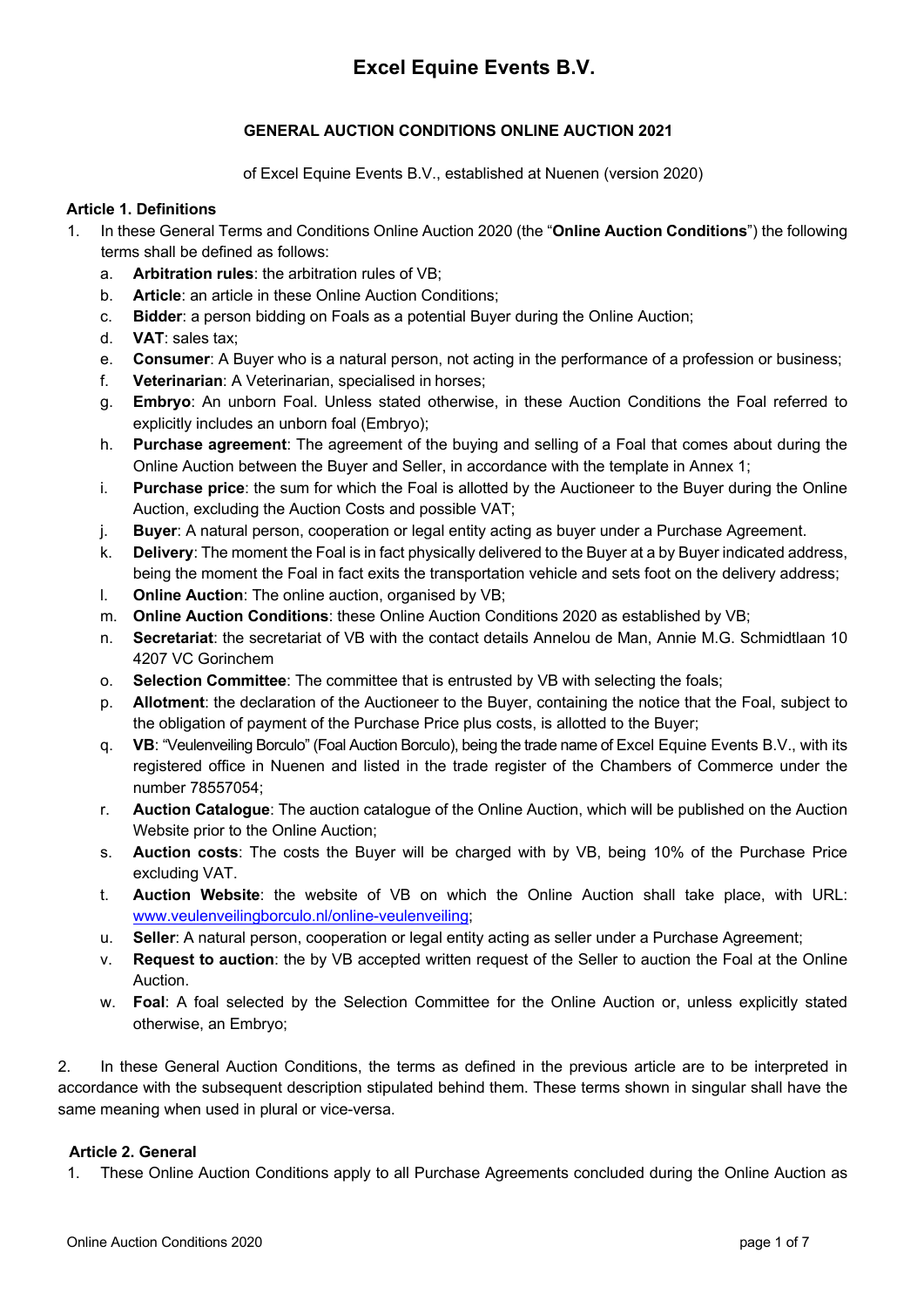well as all ensuing Agreements.

- 2. VB shall ensure that visitors of the Online Auction Website can inform themselves on these Online Auction Conditions a sufficient amount of time before the start of the Online Auction.
- 3. These Online Auction Conditions can be found on the Auction Website. These Online Auction Conditions are drawn up in Dutch language and this text is binding. If the Online Auction Conditions are also drawn up in another language, then, should any disputes arise as to the content or purport of these Online Auction Conditions, only the Dutch text and its meaning within the Dutch territorial jurisdiction will be binding.
- 4. Each participant in the Online Auction indicates by partaking in the Online Auction, to be familiar with the Online Auction Conditions and to accept its contents.
- 5. The Seller is obliged to request his Veterinarian, no later than five (5) days prior to the start of the Online Auction, to perform a clinical examination on the Foal, based on the veterinary protocol of VB. This veterinary report is available upon request at the Secretariat. The Buyer has the right to review this veterinary report. In case a dispute arises regarding the condition of the Foal at the time of Delivery or later, the veterinary report of the Veterinarian of the Seller is leading.
- 6. The Seller guarantees that the Foal, around the moment of selection, around the moment of the Online Auction and at Delivery, is free of illegitimate substances, as recorded in the most recently published FEI Equine Prohibited Substances List.
- 7. Foals can be viewed by appointment with the Seller.

## **Article 3. Preparation and execution of the Online Auction**

- 1. The preparation and execution of the Auction will be exclusively determined by VB and the Auctioneer. VB and Auctioneer specify the course of action prior to and during the Auction and have the authority to, without stating reasons, refuse individuals to participate, not auction one or more of the Foals, change the auction sequence, not recognise a bid and/or declare it invalid and suspend, restart, extend or cancel the Auction or take any other measures they deem necessary.
- 2. Bidders must register digitally on the Auction Website in a manner established by VB. Every Bidder receives a username and password. By registering, Bidders indicate to be familiar with the Online Auction Conditions and to accept its contents
- 3. Every Bidder is responsible for his or her digital actions.
- 4. The Online Auction is organised by VB.
- 5. During the Online Auction, VB has the right to correct mistakes (both verbal and in writing) made by VB or on her behalf, whether or not at the Online Auction.
- 6. Anyone participating in the Auction is obliged to follow the instructions and directions given by, or on behalf of, VB and must accept that technical malfunctions may occur, which may lead a digital bid to not be properly processed.
- 7. VB is not bound to guarantee that the Seller may sell the Foal free and unencumbered and can transfer ownership to the Buyer. VB is not liable for any thereof resulting damages.

## **Article 4. Auction procedure**

- 1. The Foals are sold by overbidding and in the state in which they were allotted.
- 2. Bidding takes place by digitally putting in a bid. Each Buyer is deemed to bid on his/her own behalf and is bound to his/her bid, that is deemed unconditional an irrevocable. Bidding takes place at one's own account and risk. If a Bidder is mandated by a cooperation of Buyers or a legal entity, this must be mentioned to VB at the registration of the Bidder for the Online Auction. Bidder is bound by his/her bid until a higher bid is accepted.
- 3. The bidding procedure will be as follows. The opening bid for Foals is € 5000.- (in words: five thousand euros). From the sum of of € 5000.- (in words: five thousand euros) to of € 10.000.- (in words: ten thousand euros), the bidding steps equal € 500.- (in words: five hundred euros) for each bid. From a sum of € 10.000.-(in words: ten thousand euros) onwards, the bidding steps equal € 1.000.- (in words: one thousand euros)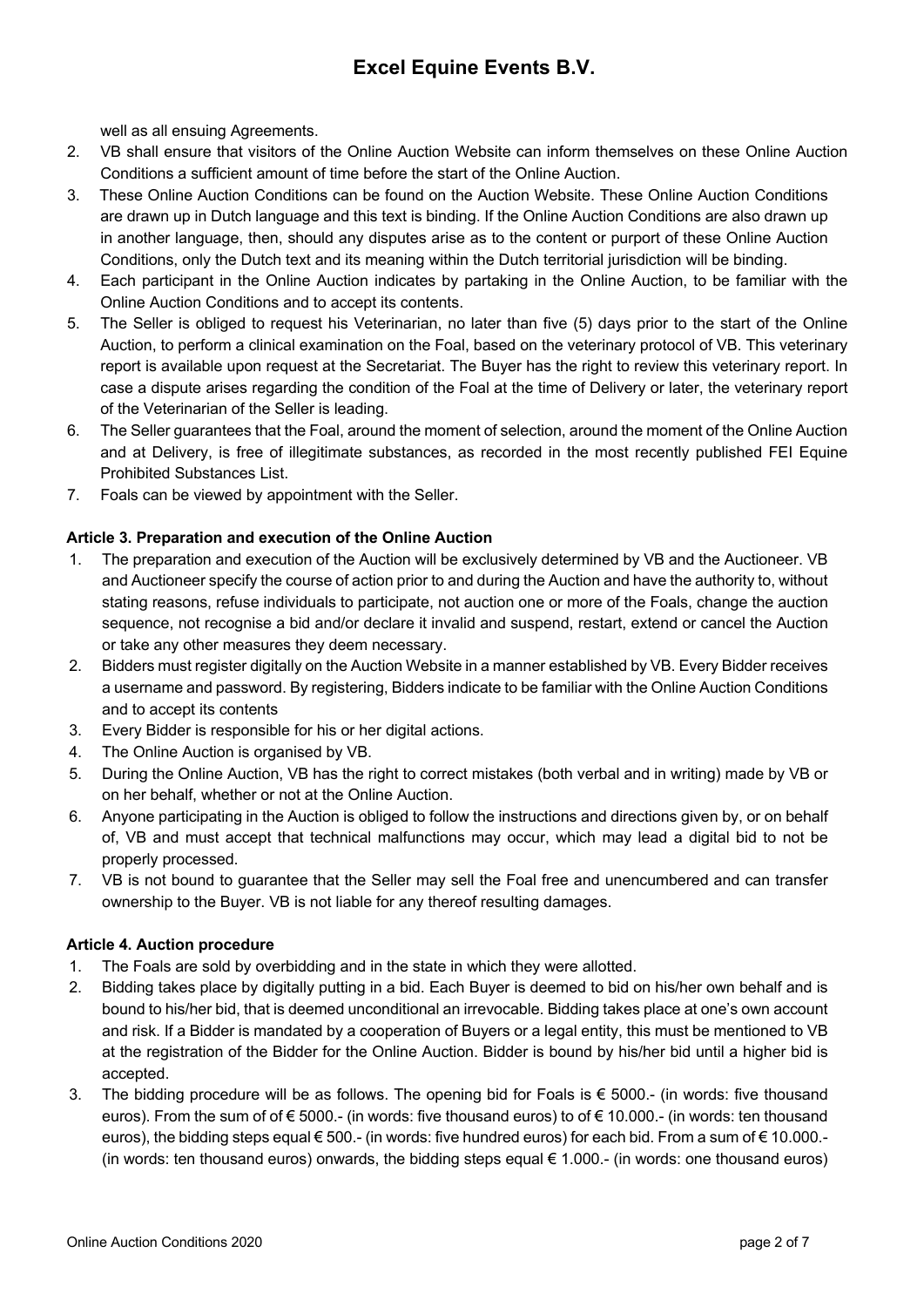for each bid.

- 4. The Online Auction closes at an in advance indicated date and time. The duration of the Online Auction is stated at the Auction Website. If in the last five (5) minutes before the specified closing time a bid is made, the closing time is (repeatedly) extended with five (5) minutes. The final closure takes place on the moment that during the last five (5) minutes after the last bid, no new bid was received.
- 5. The Foal is allotted to the highest Bidder. From the moment of Allotment, the Agreement between the Buyer and Seller, as stipulated in the template in Annex 1, goes into effect.
- 6. As soon as possible after the end of the Online Auction, VB shall send the Purchase Agreement for the Foal to the Buyer and the Seller. The Buyer and the Seller shall return the signed Purchase Agreement to VB within five (5) working days, only to record the realization of the Purchase Agreement. Not returning the signed Purchase Agreement by Buyer and/or Seller, shall have no effect on the validity of the Agreement.
- 7. The Purchase Agreement comes about directly and exclusively between the Buyer and the Seller. VB only assumes the role of mediator through facilitating the Auction Website.

# **Article 5. Consumers and online Purchase**

1. For online purchases, Consumers have the legal right of withdrawal, based on article 6:230o of the Dutch Civil Code. This article gives Consumers of an online purchase the legal right to dissolve an online purchase agreement within a period of fourteen (14) days, without stating reasons. If the Buyer wishes to exercise this right, he/she is bound to notify VB and Seller by the means of sending the Model Form for dissolution, attached as **Appendix 2**, or in writing via a registered letter.

2. VB shall pay, within fourteen (14) days after the dissolution, the Purchase Price plus the Auction costs and, if applicable, VAT, back to the Buyer. Any possible value depreciation as a result of the use of the Foal, that went beyond what is necessary in order to determine the nature, characteristics and use, casu quo rideability of the Foal, shall be for the account of the Buyer and deducted from the Purchase Price to be repaid to the Buyer. For the purpose of this Article, the main principle is that the Buyer should only handle and inspect the Foal in the same manner as he would do in a physical auction.

3. Buyer is bound to return the Foal to the Seller at the account and risks of the Buyer within a period of fourteen (14) days after the dissolution.

4. During the withdrawal period of fourteen (14) days and up to the moment of return, the Buyer is obliged to take good care of the Foal and if applicable, honour reasonable instructions by the Seller.

# **Article 6. Payment and Delivery**

- After Allotment of a Foal, VB draws up an invoice and the Buyer must pay the Purchase Price, plus Auction Costs and – if applicable – VAT tax to VB, to an account specified by VB and in compliance with the stipulation payment period. Up to the moment of Delivery, VB will hold onto this Purchase sum on behalf of the Buyer and after Delivery, VB will hold onto this sum on behalf of the Seller. In the event of a default on timely payment by the Buyer, VB has a right of retention on the Foal.
- 2. If the Purchase Price of a Foal is liable to VAT Tax, this will be mentioned both online and, on the invoice, drawn up by VB.
- 3. In case of transfer of a Foal to another Member State of the European Union, VB can, at request of the Buyer, draw up an invoice that includes a zero VAT rate. The Buyer must comply with the necessary conditions attached to a legal intra-community transaction and the Seller is obliged to provide full cooperation. The Buyer is bound to demonstrate that this purchase is in fact a lawful intra-community transaction within three (3) months after realization of the Purchase Agreement. If application of the VAT zero-rating tariff proves to be impossible, the Buyer is obliged to immediately repay the VAT tax to VB. The Buyer indemnifies VB for any possible costs or damages that follow from not complying with the conditions attached to a legal intra-community transaction
- 4. In case the Buyer is a resident of a third country (not being a Member State of the European Union), the zero-rated VAT is applicable.
- 5. VB will pay the Purchase Sum minus the Auction Costs to the Seller on a bank account provided by the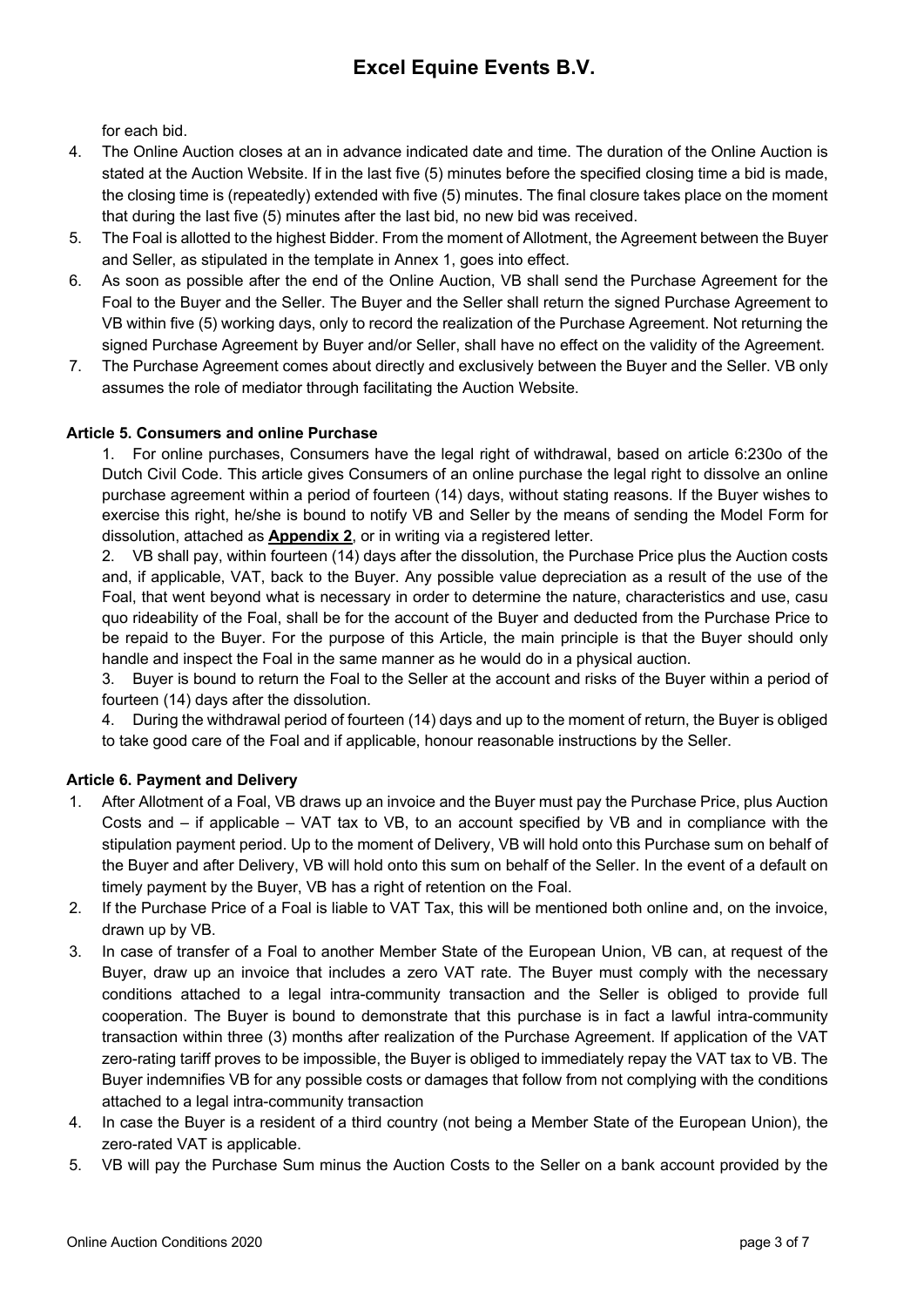Seller, after Buyer has transferred the sum and after the Foal is delivered to the satisfaction of both Seller and Buyer. VB has the right to deduct advances between Seller and Buyer but is not obliged to.

- 6. The Seller is obliged to, if and for so long, let a Foal younger than four and a half (4.5) months stay with the mare, without the Buyer owing him/her any compensation.
- 7. The costs and the risk of the Foal will be for the Seller as long as the Foal up till actual delivery. A Foal that is sold during the Auction at an age of four and a half (4.5) months or older, should be accepted by and delivered to the Buyer within fourteen (14) days after the Online Auction. A Foal that is sold during the Online Auction at an age of less than four and a half (4.5) months, should be accepted by and delivered to the Buyer at an age of 5 month maximum. One may only deviate from this delivery period under exceptional conditions and solely after arbitration of VB. From the day the Foal reaches the age of five (5) months, while not being delivered yet, the costs and risks of the Foal will be for the Buyer. When the Seller or the Buyer does not meet this acceptation- or delivery obligations and in fact is in default, he/she can be charged with a immediately payable fine of euro €3.000,- (in words: three thousand euros) increased with an additional fine of euro €300,- (in words: three hundred euro) for each day the default continues
- 8. The Foal will be delivered by the Seller on any by Buyer specified address located in the Netherlands, except for a different agreement between Seller and Buyer, such as delivery at the Auction itself. In case the Buyer and/or Seller reside(s) outside the Netherlands, Buyer and Seller can come to another arrangement.
- 9. The transfer of ownership of a Foal will not precede the Buyer's fulfilment of his/her financial obligations under the Purchase Agreement and is not completed until actual delivery of the Foal on a by Buyer specified address.
- 10. During the Online Auction an Embryo can be auctioned together with the recipient mare. The Purchase Price of the Embryo will then be increased with the purchase price of the recipient mare. Consultation between Seller of the recipient mare and Buyer must in that case provide a decisive answer whether the recipient mare will be sold or leased or if another option is chosen for the use c.q. ownership of the recipient mare. The total sum shall therefore consist of the Purchase Price for the Embryo plus the Auction costs, the fee for the recipient mare and possible VAT tax and must be paid in accordance with sub 1 of Article 6
- 11. Any delivery that deviates from the aforementioned stipulations, are entirely at the expense and risk of the Seller. VB cannot be held responsible for any consequences of the non-compliance with the regulations of this Article 6.

# **Article 7. Default**

- 1. In case the Buyer is of the opinion that the Foal, after actual delivery, does not comply with the terms of the Purchase Agreement, he must notify the Seller via a registered letter within three (3) days after it has been established the Foal does not satisfy the conditions of the Purchase Agreement. The Buyer must send a copy of this letter to VB.
- 2. The Seller guarantees that the Foal sold by him/her does suffer from one of the following stable vices: windsucking, systematic weaving or crib-biting for a period of two times twenty four (24) hours after actual delivery of the Foal by Seller to Buyer.
- 3. In case a Veterinarian diagnoses one of the in sub 2 of this Article mentioned stable vices and he has provided a written statement in which he/she declares the stable vice has been present before the day of actual Delivery, the Buyer has the right to turn to the competent court in order to request a termination of the agreement. The written declaration of the Veterinarian will be sent by VB to the Buyer and Seller via a registered letter.
- 4. If the Seller is in breach with his/her obligation to auction the Foal, such as described in Request for Online Auction 2020, he/she owes VB a immediately payable fine of € 25.000,- (in words: twenty five thousand euros).